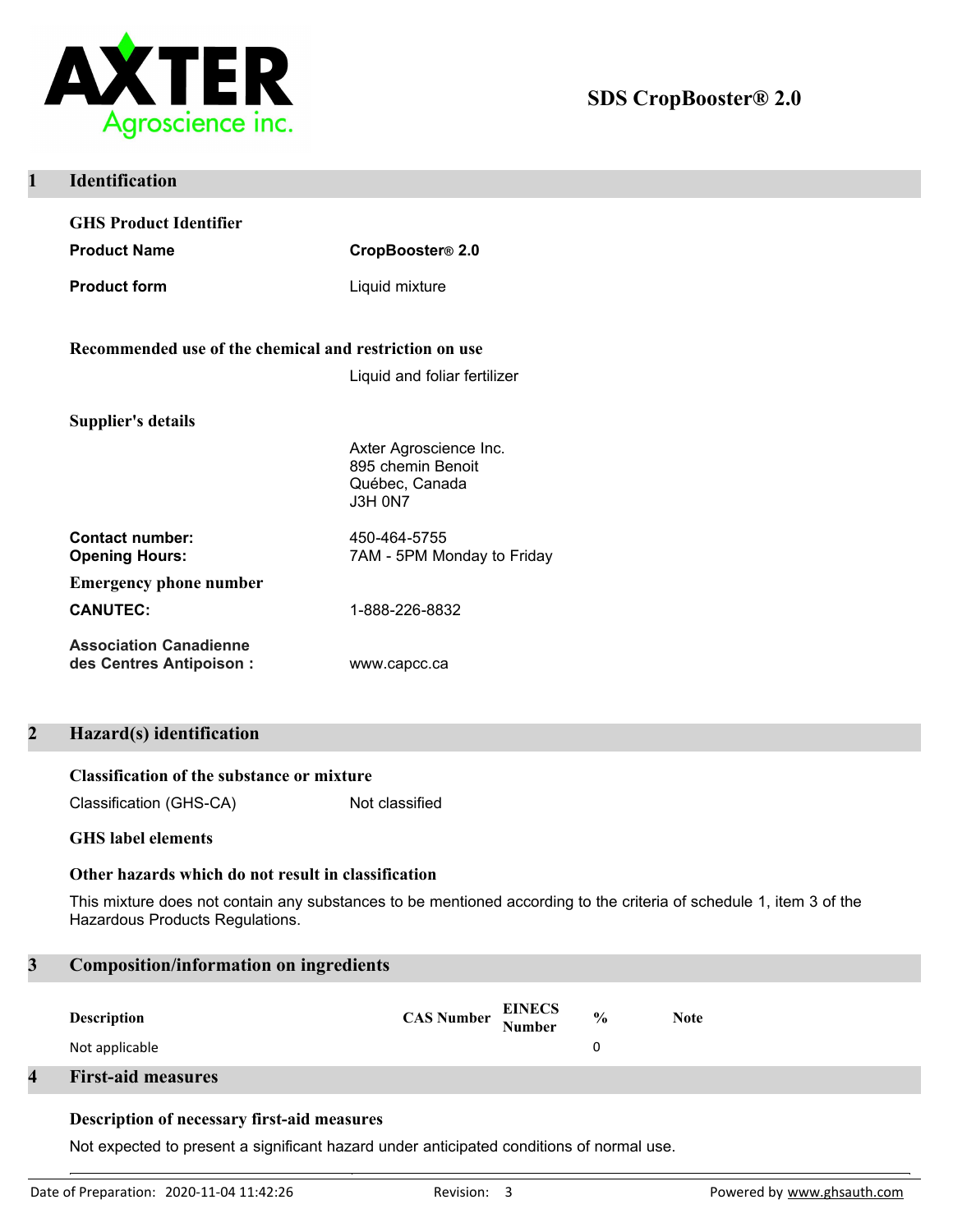| <b>FOLLOWING INHALATION</b>    | Move exposed person to fresh air and facilitate breathing and if required<br>facilitate A. R.<br>If you feel unwell, seek medical advice immediately                                                            |
|--------------------------------|-----------------------------------------------------------------------------------------------------------------------------------------------------------------------------------------------------------------|
| <b>FOLLOWING SKIN EXPOSURE</b> | Wash skin with plenty of water and soap. Rinse thoroughly.<br>Get medical advice/attention immediately.                                                                                                         |
| <b>FOLLOWING EYE EXPOSURE</b>  | Rinse immediately with plenty of water for at least 15 minutes occasionally<br>lifting eyelids. If victim wears contact lenses, try to remove them and<br>continue rinsing.<br>Seek immediate medical attention |
| <b>FOLLOWING INGESTION</b>     | Rinse mouth. Do NOT induce vomiting.<br>Seek immediate medical advice.                                                                                                                                          |

## **Most important symptoms/effects, acute and delayed**

| <b>INHALATION</b> | Not expected to present a significant inhalation hazard under<br>anticipated conditions of normal use.  |  |
|-------------------|---------------------------------------------------------------------------------------------------------|--|
| <b>SKIN</b>       | Not expected to present a significant skin hazard under anticipated<br>conditions of normal use.        |  |
| <b>EYES</b>       | Not expected to present a significant eye contact hazard under<br>anticipated conditions of normal use. |  |
| <b>INGESTION</b>  | Not expected to present a significant ingestion hazard under<br>anticipated conditions of normal use.   |  |

## **Indication of immediate medical attention and special treatment needed, if necessary**

**NOTE TO PHYSICIAN:** Treat symptomatically

# **5 Fire-fighting measures**

## **Suitable extinguishing media**

Use extinguishing agent suitable for the type of surrounding fire;

No known unsuitable extinguishing media

Avoid excessive water to minimize run off into the environment. Prevent and/or control firefighter water from entering the environment.

## **Specific hazards arising from the chemical**

| Fire Hazard:                                 | Not flammable.<br>On combustion, emissions may contain:<br>Carbon oxides (CO and CO2), Sulphur oxides, Gaseous ammonia |
|----------------------------------------------|------------------------------------------------------------------------------------------------------------------------|
| <b>Explosion Hazard:</b>                     | No direct explosion hazard                                                                                             |
| Special protective actions for fire-fighters |                                                                                                                        |
| Firefighting instructions:                   | Exercise caution when fighting any chemical fire                                                                       |
| Protective equipment for firefighters:       | Do not enter fire without proper protective equipment                                                                  |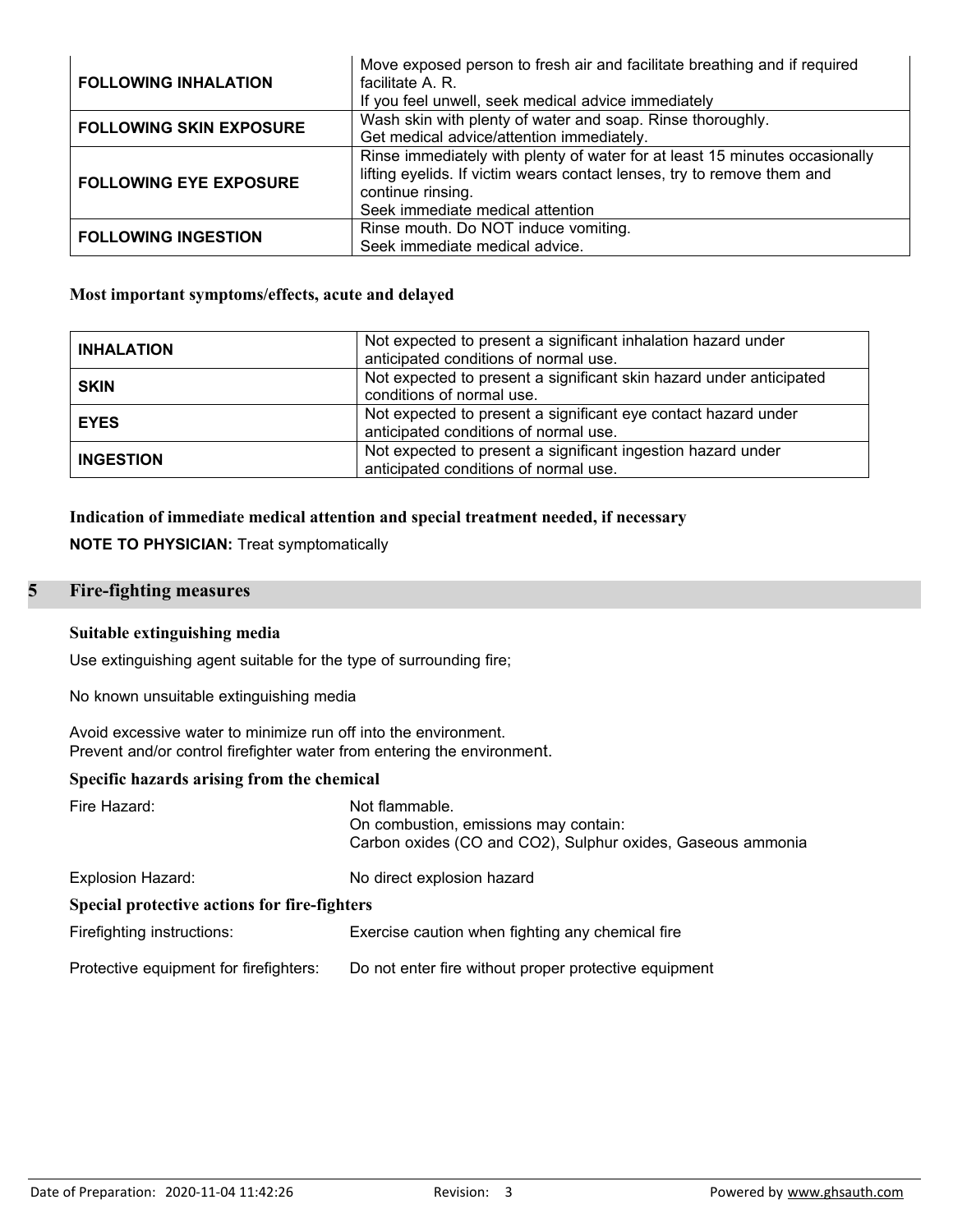### **Personal precautions, protective equipment and emergency procedures**

| <b>Personal Precautions &amp;</b><br>Protective Equipment: | Wear personal protective equipment.<br>For further information refer to section 8: "Exposure controls/personal protection".<br>Ventilate spillage area. |
|------------------------------------------------------------|---------------------------------------------------------------------------------------------------------------------------------------------------------|
| <b>Prevention Measures</b><br>for Secondary Accidents:     | Prevent entry to sewers and public waters.                                                                                                              |

#### **Environmental precautions**

Do not let product enter the environment.

As quickly as possible, keeping safety in mind, use absorbant material to contain and absorb

### **Methods and materials for containment and cleaning up**

Methods for cleaning up:

Soak up spills with inert solids, such as clay or diatomaceous earth as soon as possible. Collect all waste in suitable and labelled containers Dispose according to local legislation. Do not flush into surface water or sewer system. Store away from other materials.

## **7 Handling and storage**

### **Precautions for safe handling**

Wear P.P.E. when conditions increase the risk of exposure Do not eat, drink or smoke in areas where this product is used or handled People working with this product should wash theirs hands and face before they eat, drink or smoke Avoid all contact with eyes, skin or cloathing Do not inhale vapors of fog Do not enter in an enclose area unless proper ventilation is in place Keep in original sealed container until product is used Empty container may contain residues and can represent a danger

## **Conditions for safe storage, including any incompatibilities**

Keep in original containers until product is used Store in a well-ventilated place. Product must be stored in a proper area and maintained at a temperature  $> 5$  °C Skid must not be stacked more than two high

### **8 Exposure controls/personal protection**

### **Control parameters**

No additional information available

### **Appropriate engineering controls**

No special ventilation required if product is used properly Mix and use outside or in well ventilated areas

People that work around or with the product should wear the proper P.P.E.

Eye wash stations or eye wash showers should be available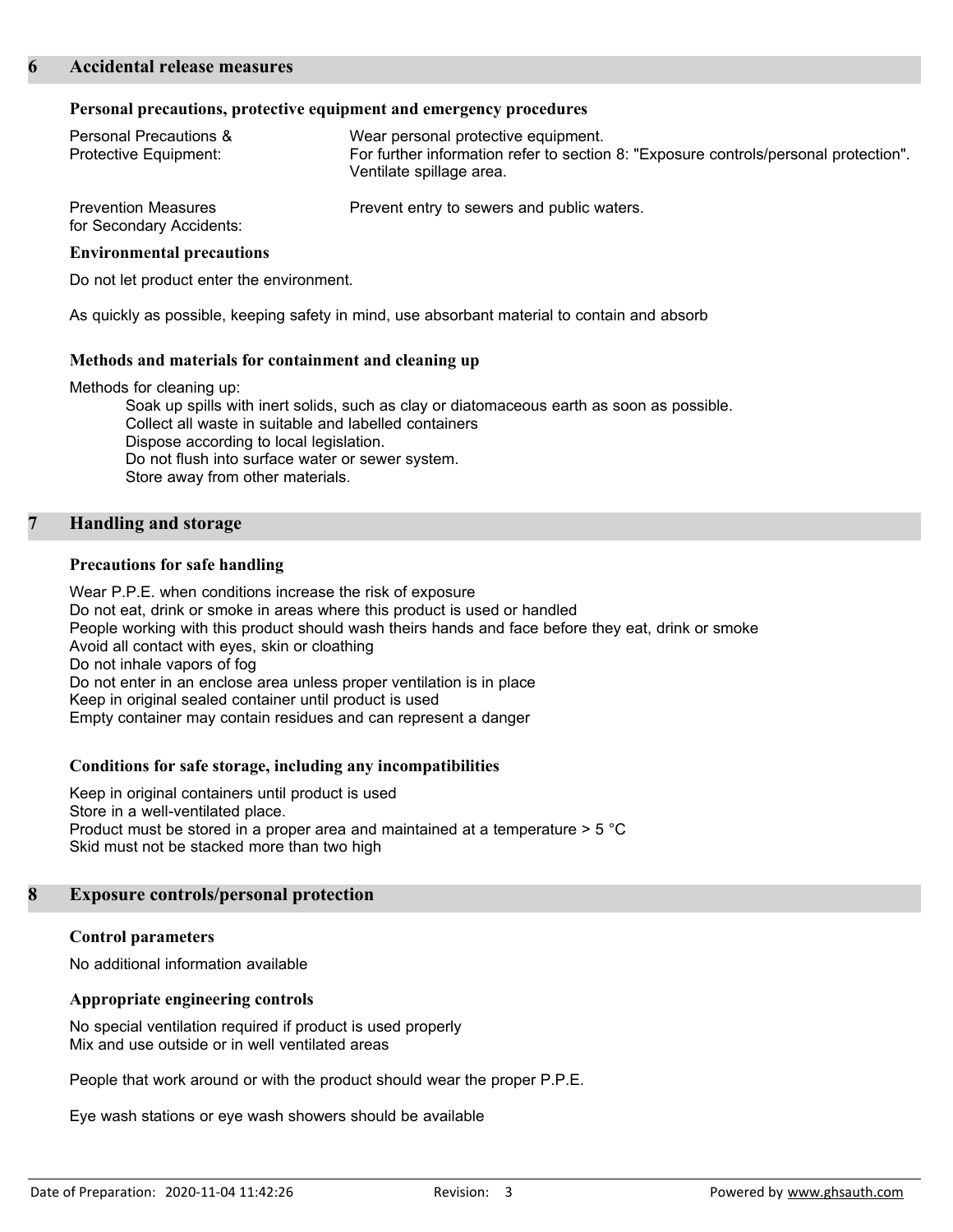## **Individual protection measures**

- · **EYE PROTECTION:** Employee should wear splash-proof or dust-resistant safety goggles to prevent eye contact with this substance.
- · **EMERGENCY EYE WASH:** Where there is a possibility that eyes may be exposed to this substance; the employer should provide an eye wash fountain within the immediate work area for emergency use.
- · **CLOTHING:** Employee should wear appropriate protective clothing and equipment to prevent repeated or prolonged skin contact with this substance.
- · **GLOVES:** Employee should wear appropriate protective gloves to prevent contact with this substance.
- **VENTILATION:** Use only outside or in well ventilated areas
- **RESPIRATOR:**No special respiratory protection equipment is recommended under normal conditions of use. If circumstances warrant protection, an approved organic vapour respirator can be worn to reduce exposure to product vapours.

## **9 Physical and chemical properties**

## **Physical and chemical properties**

| <b>Physical state:</b><br>Appearance<br>Colour:<br>Odour:<br><b>Odour threshold:</b> | Liquid<br>Clear.<br>Blue-green<br>Slight ammonia odour<br>No data available |
|--------------------------------------------------------------------------------------|-----------------------------------------------------------------------------|
| pH:                                                                                  | $6.2 - 6.7$                                                                 |
| <b>Relative evaporation rate</b>                                                     | No data available                                                           |
| Relative evaporation rate (ether=1):                                                 | No data available                                                           |
| <b>Melting point:</b>                                                                | No data available                                                           |
| <b>Freezing point:</b>                                                               | < 0 °C                                                                      |
| <b>Boiling point:</b>                                                                | > 100 °C                                                                    |
| Flash point:                                                                         | Non flammable                                                               |
| <b>Auto-ignition temperature:</b>                                                    | No data available                                                           |
| <b>Decomposition temperature:</b>                                                    | No data available                                                           |
| Flammability (solid, gas):                                                           | Not applicable                                                              |
| Vapour pressure:                                                                     | No data available                                                           |
| Vapour pressure at 50 °C:                                                            | No data available                                                           |
| <b>Relative density:</b>                                                             | No data available                                                           |
| <b>Density</b>                                                                       | 1.20 $kg/l$                                                                 |
| Solubility:                                                                          | Water: Soluble                                                              |
| <b>Explosive properties:</b>                                                         | Product is not explosive.                                                   |
| <b>Oxidising properties:</b>                                                         | Non oxidizing.                                                              |
| <b>Explosive limits:</b>                                                             | Not applicable                                                              |

# **10 Stability and reactivity**

### **Reactivity**

As such, not reactive under normal storage and handling conditions.

## **Chemical stability**

Stable under normal storage, handling and mixing conditions

## **Possibility of hazardous reactions**

None known under normal conditions of use

## **Conditions to avoid**

Protect from freezing.

### **Incompatible materials**

None known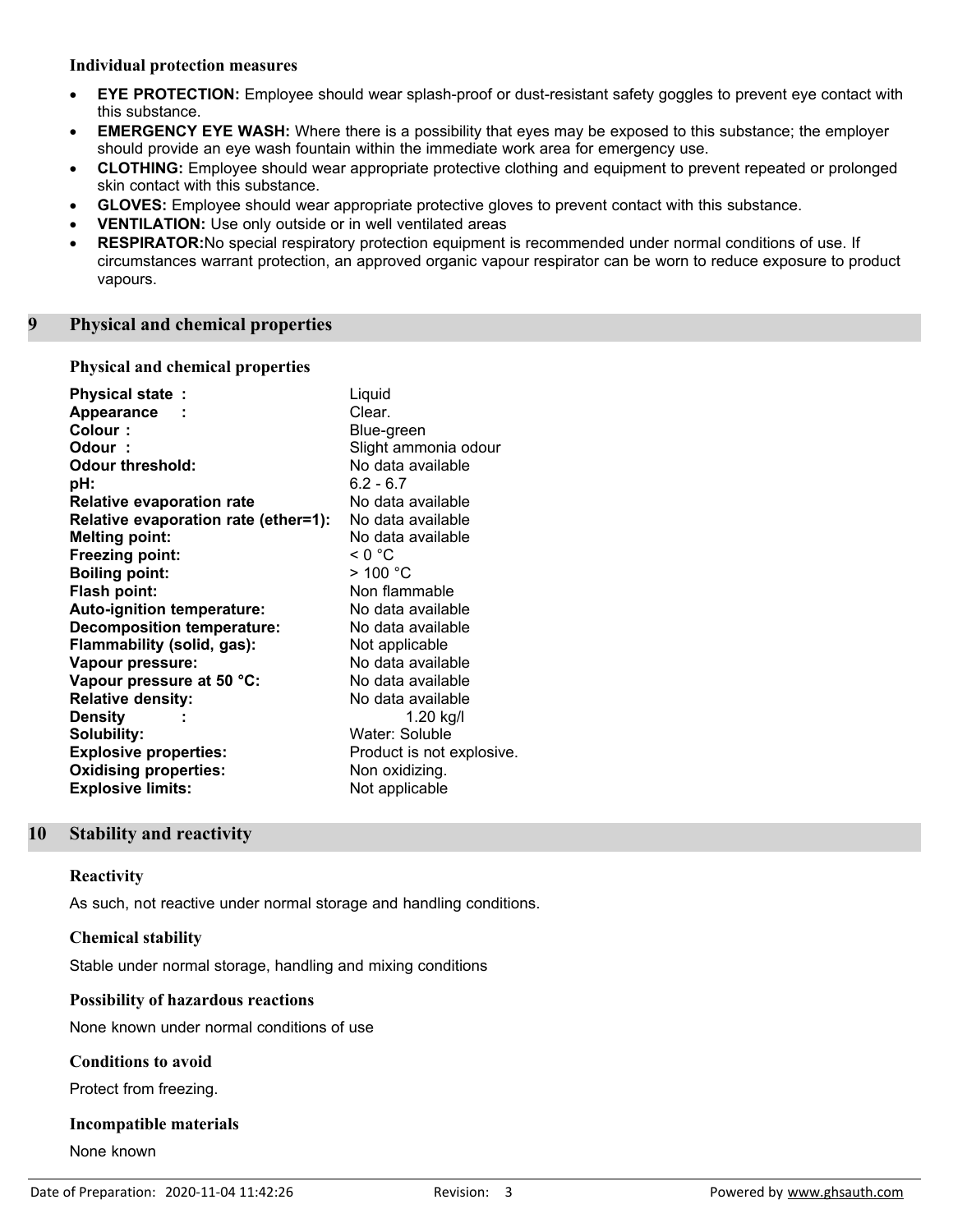## **Hazardous decomposition products**

No hazardous decomposition products known. On combustion, forms: carbon oxides (CO and CO2). Sulphur oxides. Gaseous ammonia.

### **11 Toxicological information**

#### **Toxicological (health) effects**

| Acute toxicity (oral)              | Not classified (Based on available data, the classification criteria are not met)                   |
|------------------------------------|-----------------------------------------------------------------------------------------------------|
| Acute toxicity (dermal) :          | Not classified (Based on available data, the classification criteria are not met)                   |
| Acute toxicity (inhalation)        | Not classified (Based on available data, the classification criteria are not met)                   |
| Skin corrosion/irritation:         | Not classified. (Based on available data, the classification criteria are not met)<br>pH: 6.2 - 6.7 |
| Serious eye damage/irritation      | Not classified. (Based on available data, the classification criteria are not met)<br>pH: 6.2 - 6.7 |
| Respiratory or skin sensitization: | Not classified (Based on available data, the classification criteria are not met)                   |
| Germ cell mutagenicity:            | Not classified (Based on available data, the classification criteria are not met)                   |
| Carcinogenicity:                   | Not classified (Based on available data, the classification criteria are not met)                   |
| Reproductive toxicity              | Not classified. (Based on available data, the classification criteria are not met)                  |
| STOT-single exposure :             | Not classified (Based on available data, the classification criteria are not met)                   |
| STOT-repeated exposure             | Not classified (Based on available data, the classification criteria are not met)                   |

#### **Information on the likely routes of exposure**

Inhalation. Ingestion. Skin and eyes contact.

#### **Symptoms related to the physical, chemical and toxicological characteristics**

Not expected to present a significant hazard under anticipated conditions of normal use. Not expected to present a significant inhalation hazard under anticipated conditions of normal use. Not expected to present a significant skin hazard under anticipated conditions of normal use. Not expected to present a significant eye contact hazard under anticipated conditions of normal use. Not expected to present a significant ingestion hazard under anticipated conditions of normal use.

### **Delayed and immediate effects and also chronic effects from short and long term exposure**

No data available

#### **Numerical measures of toxicity (such as acute toxicity estimates)**

No data available

#### **Interactive effects**

No data available

#### **Other information**

Not applicable

## **12 Ecological information**

## **Toxicity**

Acute aquatic toxicity : Not classified Chronic aquatic toxicity: Not classified

Ecology - general : This material has not been tested for environmental effects.

This mixture and its product of decomposition are not known to be environmentaly dangerous in normal conditions of use.

## **Persistence and degradability**

In agriculture, the use of this mixture in normal conditions is non persistant.

No additional information available